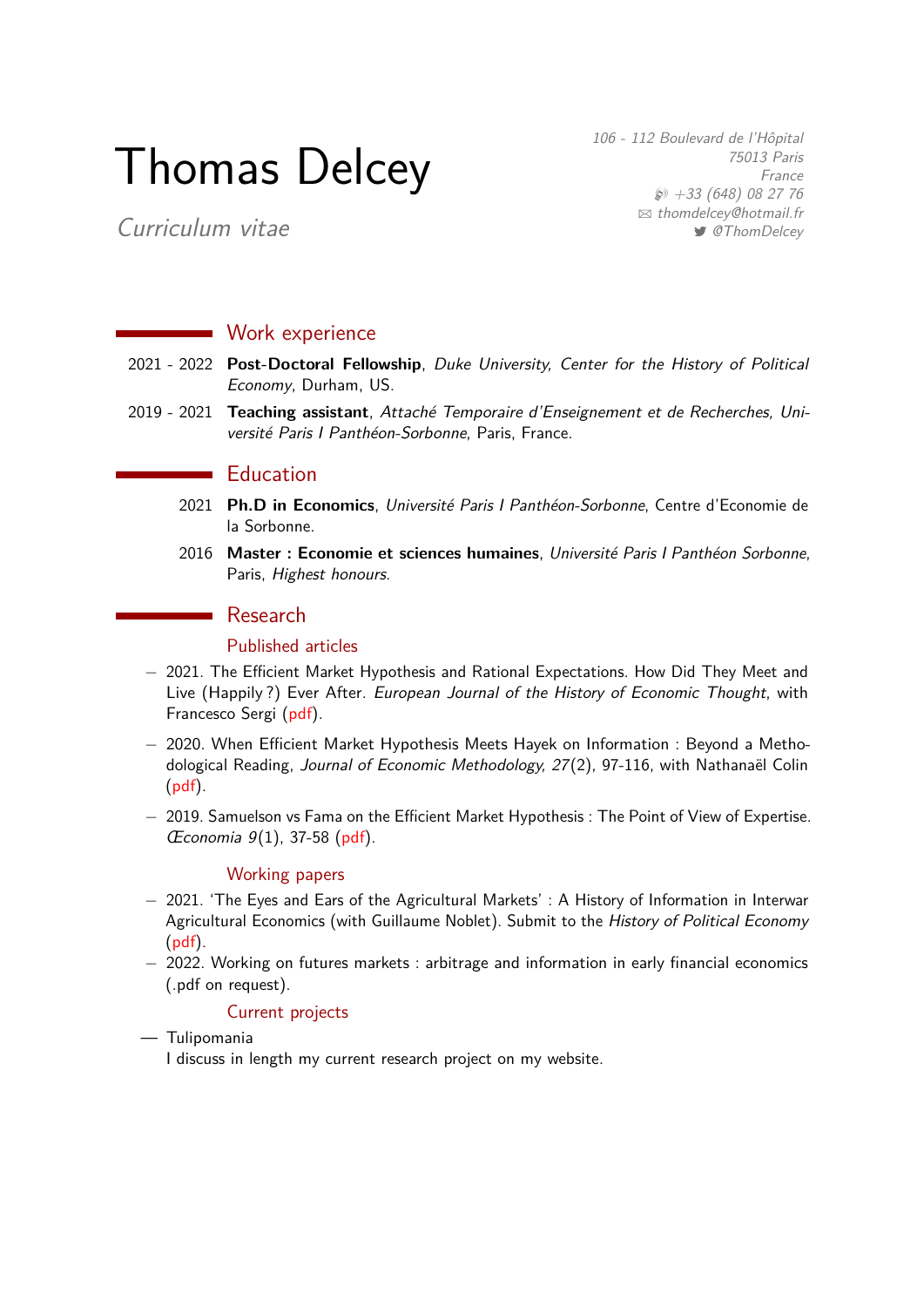# References

Perry Mehrling, pmehrlin@bu.edu, Boston University.

**Annie L. Cot**, annie.cot@univ-paris1.fr, Centre d'Economie de la Sorbonne, Université Paris I Panthéon Sorbonne.

**Jérôme Lallement**, jerome.lallement@univ-paris1.fr, Centre d'Economie de la Sorbonne, Université Paris I Panthéon Sorbonne.

**Francesco Sergi**, francesco.sergi@u-pec.fr, Université Paris Est Créteil.

## Scientific activities

## Book reviews

[2020. Claire Lemercier and Claire Zalc, Quantitative Methods in the Humanities. An Intro](https://journals.openedition.org/oeconomia/9511)duction, Œconomia, 10[\(4\), 821-826.](https://journals.openedition.org/oeconomia/9511)

#### Scholarship and awards

- 2020 **Conference funding**, Collège des écoles doctorales de l'université Paris I.
- 2019 **Young Scholar**, The History of Economic Thought Society.
- 2017 **Visiting scholar**, Duke university, Durham, United-States.

#### Participation to conferences

- 2019 **[REHPERE,](https://rehpere.org) [HES,](https://historyofeconomics.org/) [THETS,](https://thets.org.uk/) [GIDE workshops](https://gide2019.teluq.ca/en/)**.
- 2018 **[GIDE,](http://www.charlesgide.fr/) [AFEP,](https://assoeconomiepolitique.org/) [HES,](https://historyofeconomics.org/) [ESHET](https://www.eshet.net/)**.
- 2017 **[ALAHPE,](https://alahpe.org/) [HES](https://historyofeconomics.org/)**.

#### **Conferences**

- 2017-2020 **[Research seminar Albert O. Hirschman](https://rehpere.org/reseau/)**, Centre d'Economie de la Sorbonne.
	- 2020 **Conference "REHPERE"**, Centre d'Economie de la Sorbonne.
	- 2018 **[Conference "14](https://sites.google.com/site/doctorissimes3/15th-doctorissimes-2019)th Doctorissimes"** , Ecole doctorale Panthéon-Sorbonne.
	- 2016 **[Conference "Theory, measurement and expertise. Edmond Malinvaud and](http://www.charlesgide.fr/conference-theory-measurement-and-expertise-edmond-malinvaud-and-reconfigurations-economic-theory) [the reconfigurations of economic theory, 1950-2000"](http://www.charlesgide.fr/conference-theory-measurement-and-expertise-edmond-malinvaud-and-reconfigurations-economic-theory)**, Centre d'Economie de la Sorbonne.
	- 2016 **[Conference: ESHET](https://www.eshet.net/2016/conference/index3ba0.html?p=40)**, PHARE.

#### Editorial responsabilities

- From 2017 **Editing assistant**, [Œconomia](https://journals.openedition.org/oeconomia/).
- From 2018 **Website manager**, [Rephere.org](https://rehpere.org/), Rehpere is a network in the recent history of economic thought.

### Teaching activities

#### Teaching assistant

- 2020 2021 **Macroeconomics (second year)**, Université Paris I Panthéon Sorbonne, Paris.
- 2017 2021 **Financial and monetary theory (second year)**, Université Paris I Panthéon Sorbonne, Paris.